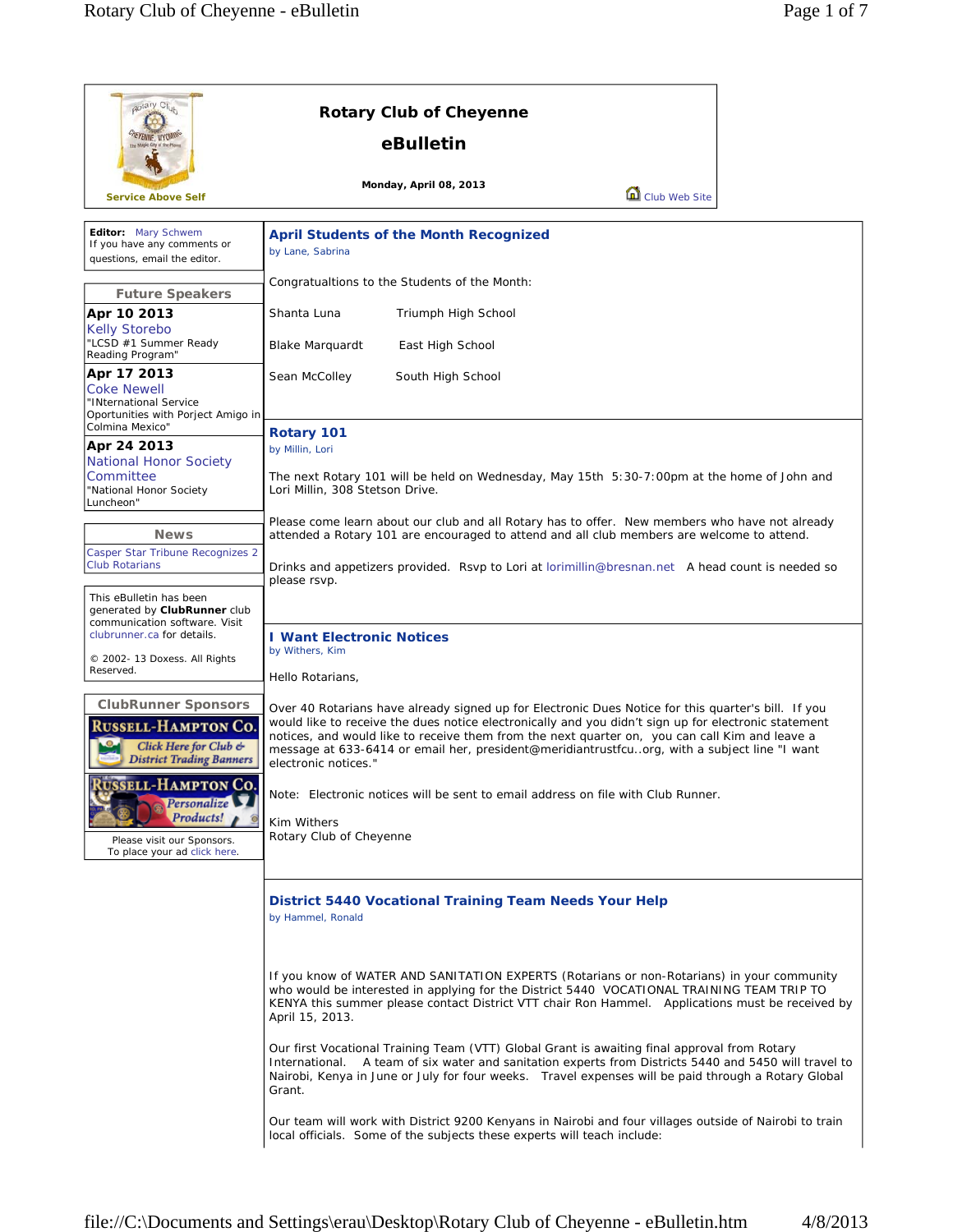- Resource mapping
- Urban community water management
- Community solid waste management
- Sanitation/hygiene practices
- Youth in business
- Water and sanitation as business in the rural context
- Water purification techniques
- Maintenance of boreholes and solar pumping equipment.

Our team members will work closely with a Kenyan Vocational Training Team (VTT) while in Kenya. The Kenyan team of four will travel to District 5440 and 5450 later in the year for more extensive training.

The candidates will be chosen based on their experience and skills in the areas addressed above. Please e-mail your CV or resume and the Global Grants Vocational Training Team Member Application (see link below) to:

## Ron Hammel

3511 Palen Rd.

Cheyenne, WY 82007

rohammel@gmail.com 307-635-1119

307-286-6912

http://www.rotary.org/RIdocuments/en\_pdf/fv\_global\_grants\_vtt\_participant\_application\_en.pdf

Mike Forney, District Governor

## **ERIDE-icate Polio**

*by Finnegan, Lawrence*

Polio Plus Committee, with the help of the New Member Committee, is in the throes of putting together a fundraiser. It's taking the form of a motorcycle poker run that is to take place on Saturday, June  $15<sup>th</sup>$ . There will be a starting point; and an ending point; and three stops along the way – all of which are yet to be determined. Our next committee meeting is April 1<sup>st</sup> at Aspen Winds at noon. If you'd like to help or would like more information, plan to attend the next meeting please let Mick Finnegan, MFinnegan@Wvista.com or Janet Lewis, janet.lewis@Edgewoodvista.com.

## **Sign up now for June 19, 2014 â€œHome Hospitalityâ€**

*by Metzke, Dana B.*

Be a big part of hosting out-of-town Rotarians during the 2014 Rotary Conference to be held in Cheyenne.

Home Hospitality is a fun way to meet Rotarians from around the district by personally hosting them to dinner in your home.

Under the Home Hospitality program, Rotarians from the Cheyenne noon and Sunrise Clubs volunteer to host four to six visiting Rotarians to dinner the first evening of the Conference. In your beautiful home, you are free to create the menu and atmosphere; be it a patio barbecue, indoors under the chandelier or a catered affair.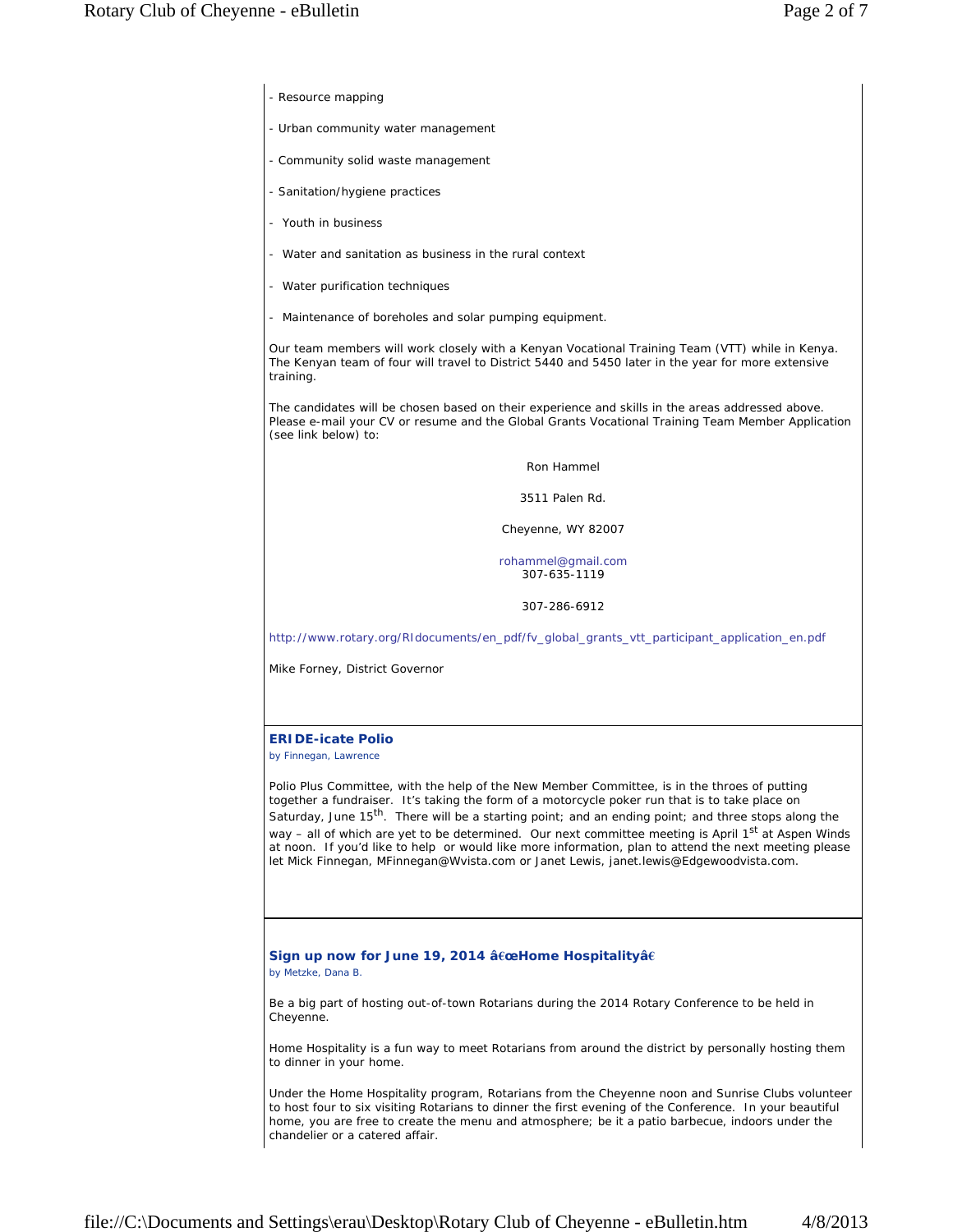Should you believe your personal culinary skills to be unsavory, fret not; you may host fellow Rotarians to one of Cheyenne's local eateries. By evening's end you will have learned insights into other Clubs' doings, received a lot of compliments and to top it off, gained new friendships. Yet another plus: By signing up now for Home Hospitality, you have more than a year to plan. Contact Da na Metzke, 634-8045 or chipgato@aol.com.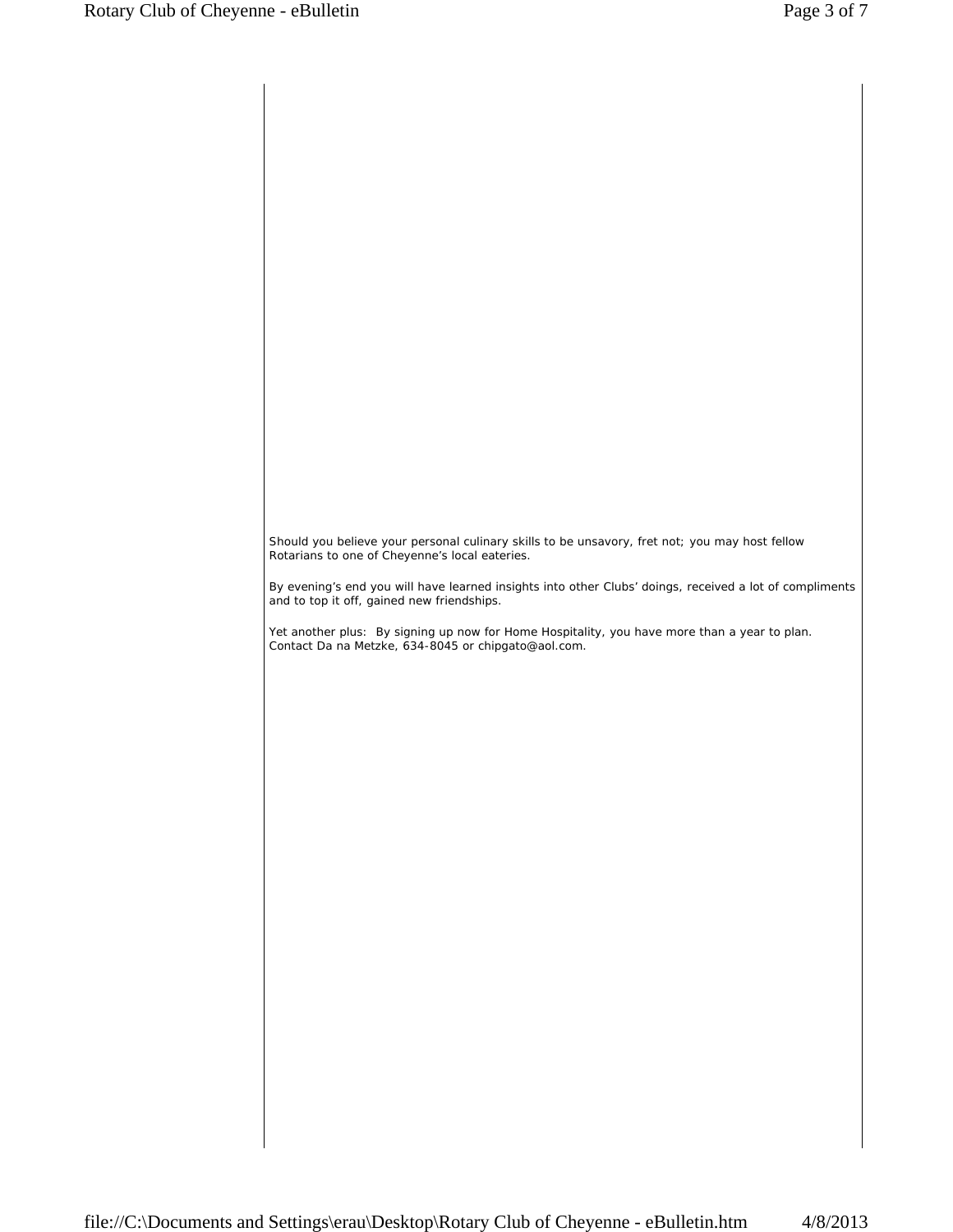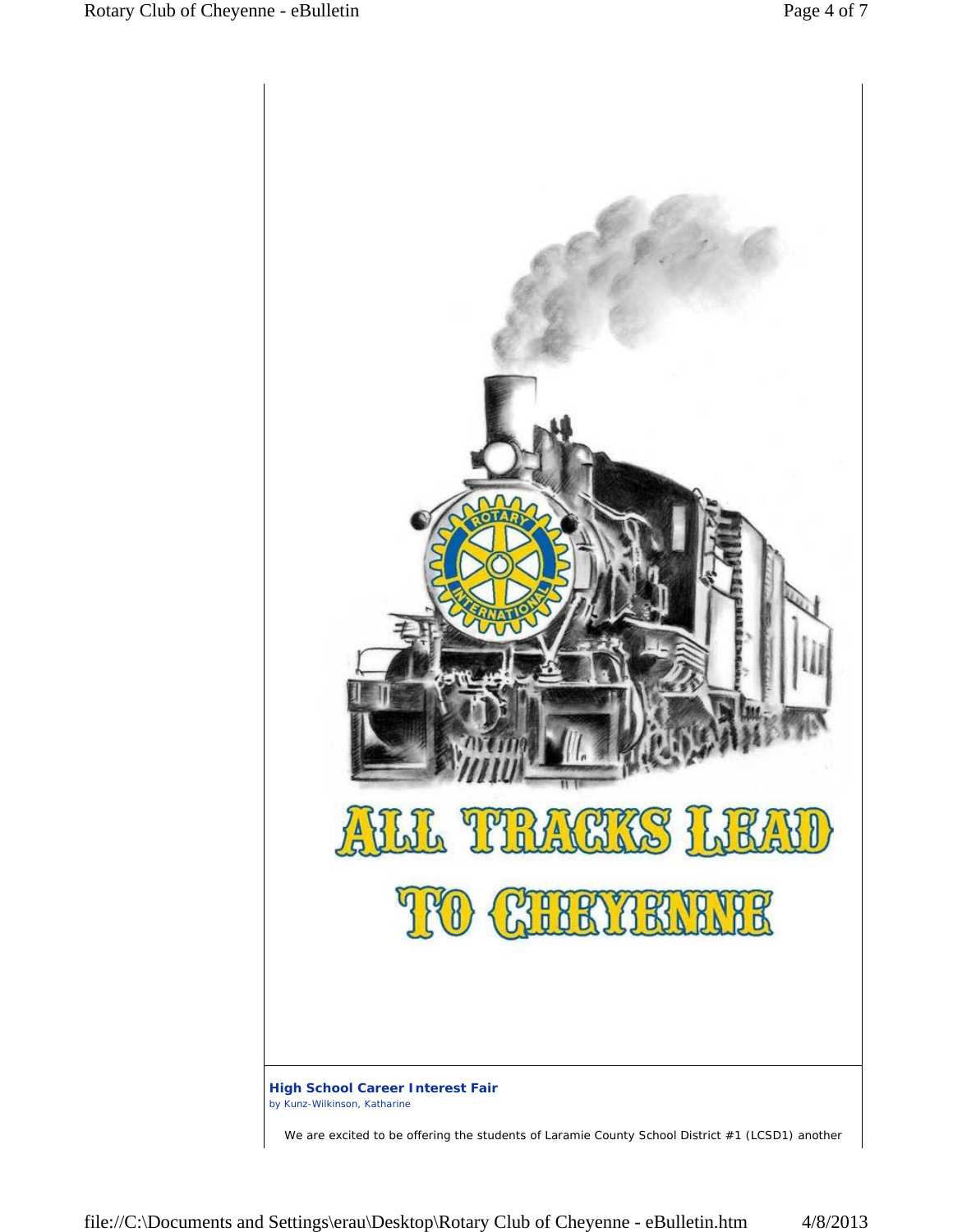GREAT career interest fair! South High School will be hosting its 2<sup>nd</sup> annual career interest fair for all high school-aged youth in the district on Thursday, April 18 from 11:15 AM – 2:00 PM in collaboration with LCSD1, Laramie County Community College Workforce and Community Development and the WY Department of Workforce Services Cheyenne Workforce Center. Last year, your presence at the fair was fantastic! The attendance surpassed the committee's expectations. In our first year, we had over 1,000 students and 100 careers represented. Students' feedback was very positive and even today, students have referenced their experience at the career fair as they talk about their future plans and career choices. For more information , Please contact Katherine Wilkinson by e-mail at kwilkinson@kkwconsulting.net. **Club Service Opportunity** *by Schwem, Mary* Club Service/Meetings is looking for 3-4 volunteers to fill a newly established A/V Committee. The volunteers will be responsible for all A/V at weekly meetings – this includes setting up the computer for weekly meetings, coordinating all audio visuals for the meeting (songs, power-points and program presentations), adjusting microphone volume, etc. If interested, please contact Sabrina Lane, slane@lcc.wy.us. **6th Annual Cranium Cup** *by Wagner, Lee* Dust off your gray matter. Focus your concentration . Test your mental acumen. Show-off your amazing knowledge of trivia (important and otherwise). Once again it is time to start gearing up for the 6th Annual Cheyenne Rotary Foundation Cranium Cup. Mark your calendars! The big night this year is Friday, April 12th, in the Grand Ballroom of the Holiday Inn. Now is the time to organize your teams! The cost per team again this year is only \$800 which includes: a tasty plated dinner for eight (8), the exciting competition, a evening of unequalled entertainment, and fabulous TROPHIES! Sponsorships Available In addition to sponsoring a team, your company, organization, or you personally, can help the local Cheyenne Rotary Foundation achieve its annual fundraising goal by becoming a direct sponsor of the Cranium Cup. Sponsor levels are: Platinum Level  $= $750$  and over Gold Level = \$500-\$749 Silver Level = \$250-\$499 Please contact us to secure your team reservation, or make a sponsorship commitment. Lynne Boomgaarden Khale Lenhart The Lee Wagner CC Committee CC Committee CC Committee 307-426-4104 307-632-0541 307-634-7755

Lynne@sbwyolaw.com klenhart@hirstapplegate.com leewagner@kgwn.tv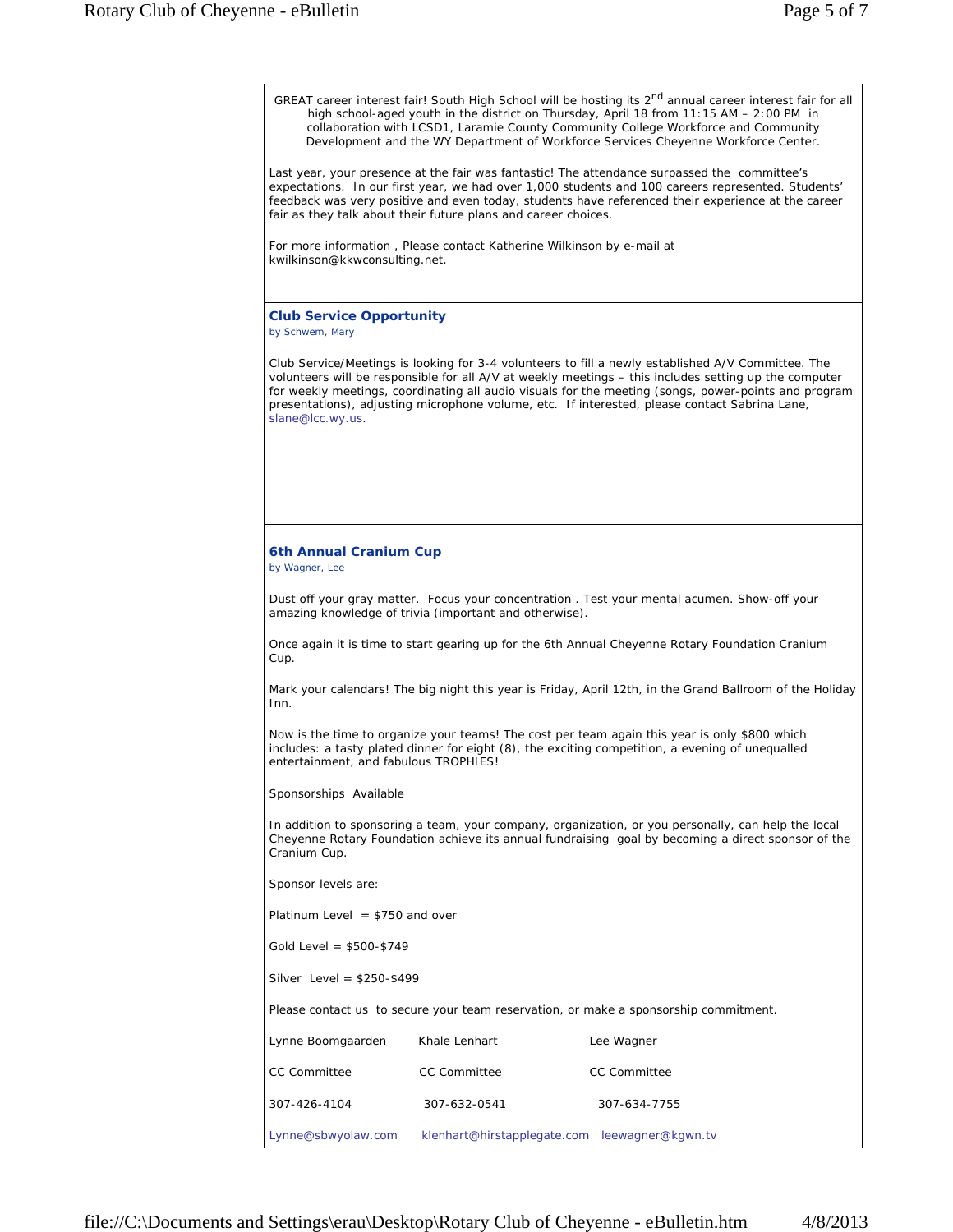| Have You Considered a Recurring Gift to the Rotary Foundation?<br>by Schwem, Mary                                                    |                                                                                                                                                                                                            |
|--------------------------------------------------------------------------------------------------------------------------------------|------------------------------------------------------------------------------------------------------------------------------------------------------------------------------------------------------------|
| quarterly however you prefer. Follow the instructions through the link:<br>http://www.rotary.org/contribute. You'll be glad you did. | One of the ways we can give to the Rotary Foundation is through recurring giving. Registration is<br>easy. You choose the amount and it can be automatically charged to your credit card monthly or        |
| Please Report Make-Up Meetings on the Back of the Attendance Card<br>by Moore, Teresa S.                                             |                                                                                                                                                                                                            |
| name and the date. By doing so, you will be given credit for attendance.                                                             | If you attend another Club's meeting, a committee meeting or participate in any club sponsored<br>activity, please be sure to note it on the back of the attendance card. You just need the activity, your |
| 2012-13 Club Directors and Committee Chairs<br>by Schwem, Mary                                                                       |                                                                                                                                                                                                            |
| Club Service/Meetings - Sabrina Lane                                                                                                 | <b>Club Service/Public Relations - Kim Withers</b>                                                                                                                                                         |
| <b>Programs - Brittany Ashby</b>                                                                                                     | <b>National Honor Society Insert - Darcee Snider</b>                                                                                                                                                       |
| Inspiration - Janet Lewis                                                                                                            | Media/Photographer - Katharine Kunz-Wilkinson                                                                                                                                                              |
| Music- Sylvia Hackl                                                                                                                  | Website - Mary Schwem                                                                                                                                                                                      |
| Valentine's Day Lunch - Donna Beaman                                                                                                 | COG - Mary Schwem                                                                                                                                                                                          |
| Historian - Dave Foreman                                                                                                             | <b>Club Directory - Tim Ellis, Mick Finnegan, Ed Wallace</b>                                                                                                                                               |
| <b>Banners - Jeannie Martinez</b>                                                                                                    | We Care - Mary Carroll                                                                                                                                                                                     |
| <b>By-Laws - Scott Meier</b>                                                                                                         | Facebook - Brittany Ashby                                                                                                                                                                                  |
|                                                                                                                                      | Radio & Print PSA's - David Bush                                                                                                                                                                           |
|                                                                                                                                      | Television PSA's - Lee Wagner                                                                                                                                                                              |
| Club Service/Activities - Randy Ford                                                                                                 | New Generations/RYLA - Chris Church                                                                                                                                                                        |
| Cranium Cup - Lee Wagner                                                                                                             | Highway Cleanup - Wayne Johnson                                                                                                                                                                            |
| New Projects - Bob Womack                                                                                                            | <b>RYLA - Lori Schoene</b>                                                                                                                                                                                 |
| Polio Plus - Mick Finnegan                                                                                                           | Young RYLA - Kelly Wright                                                                                                                                                                                  |
| Rotarian Spotlight - Harry LaBonde                                                                                                   | LCCC Rotaract - Jerri Griego                                                                                                                                                                               |
| Peaches - Derek Baker                                                                                                                | Community Rotaract - George McIlvaine /<br>Snider<br>Darcee                                                                                                                                                |
|                                                                                                                                      | Interact - Lori Milllin - Central                                                                                                                                                                          |
|                                                                                                                                      | Sylvia Hackl - East                                                                                                                                                                                        |
|                                                                                                                                      | Chad Craig - South                                                                                                                                                                                         |
| Memebership/Vocational Service - Lori Millin                                                                                         |                                                                                                                                                                                                            |